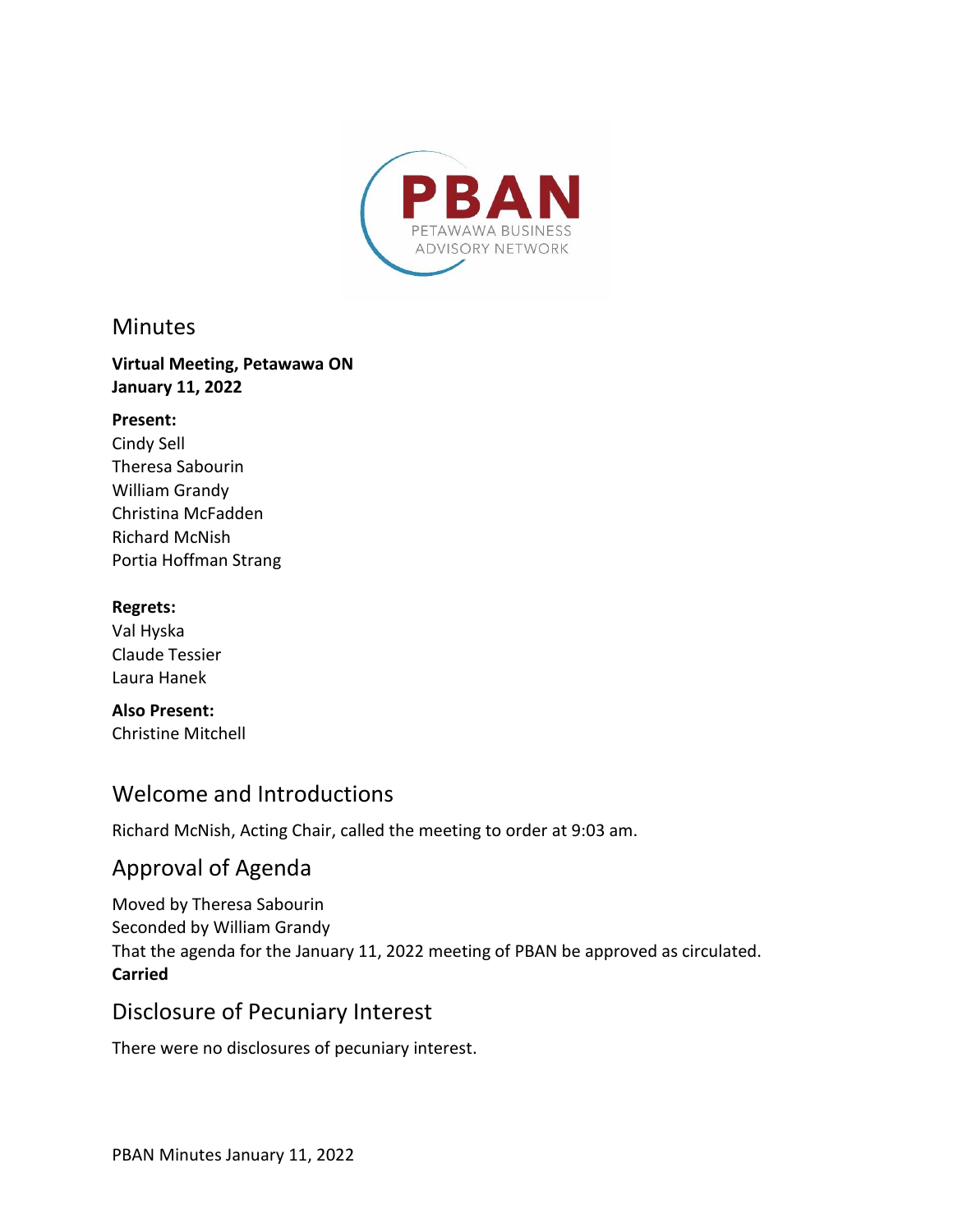# Approval of Minutes

Moved by Christina McFadden Seconded by Cindy Sell That the minutes of December 7, 2021, be approved. **Carried**

# Old Business

1. Business Grants/Programs and Resources

Christine reported that an e-news document was created and circulated on December 20, 2021. The following programs or resources are available to businesses and affiliate organizations.

I. **Small Business Relief Grant:** [Ontario Covid 19 Small Business Relief Grant](https://www.ontario.ca/page/businesses-get-help-covid-19-costs) is for eligible businesses subject to closures as a result of the province's move to the modified [Step Two of the Roadmap to Reopen.](https://news.ontario.ca/en/release/1001394/ontario-temporarily-moving-to-modified-step-two-of-the-roadmap-to-reopen) They can receive a grant of \$10,000. If you previously qualified for the Ontario Small Business Support Grant you do not need to actively apply. Newly established and newly eligible small businesses will need to apply once the application portal opens. Portal for this application is expected soon.

Eligible small businesses include:

- o restaurants and bars
- o facilities for indoor sports and recreational fitness activities (including fitness centres and gyms)
- o performing arts venues and cinemas, museums, galleries, aquariums, zoos, science centres, landmarks, historic sites, botanical gardens and similar attractions
- o meeting or event spaces
- o tour and guide services
- o conference centres and convention centres
- II. **Ontario Business Costs Rebate Program:** New [Ontario Business Costs Rebate](https://www.ontario.ca/page/businesses-get-help-covid-19-costs#section-1)  [Program](https://www.ontario.ca/page/businesses-get-help-covid-19-costs#section-1) will support businesses that are most impacted by public health measures in response to the Omicron variant. Eligible businesses that were required to close or reduce capacity will receive rebate payments for a portion of the property tax and energy costs they incur while subject to these measures. Eligible businesses required to reduce capacity to 50 per cent, such as smaller retail stores, will receive a rebate payment equivalent to 50 per cent of their costs, while businesses required to close for indoor activities, such as restaurants and gyms, will receive a rebate payment equivalent to 100 per cent of their costs. Applications will open January 18, 2022 and will be retroactive to December  $19<sup>th</sup>$ . Businesses will have to submit property tax and energy bills as part of the application process.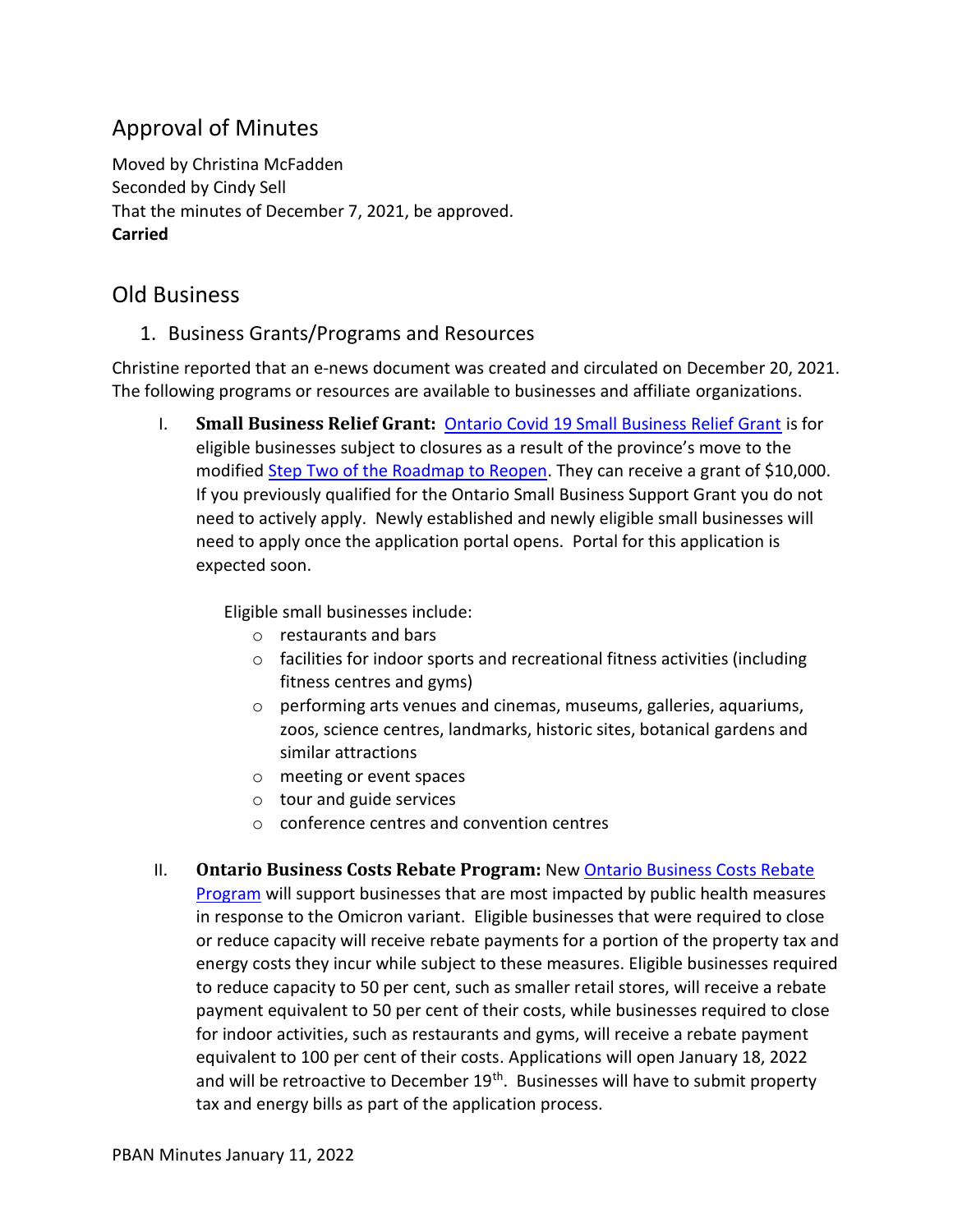III. **Improved Cash Flows for Ontario Businesses:** Under these measures, business may be eligible to delay payments of provincially administered taxes, six-month interest free and penalty free fee periods. The eligible period will be January 1, 2022 to July 1, 2022.

#### **IV. Canada Recovery Hiring Program**

- o **Tourism and Hospitality Recovery Program (THRP):** [The Tourism and](https://www.canada.ca/en/revenue-agency/services/wage-rent-subsidies/tourism-hospitality-recovery-program.html)  [Hospitality Recovery Program](https://www.canada.ca/en/revenue-agency/services/wage-rent-subsidies/tourism-hospitality-recovery-program.html) which has a 40% threshold on current losses for last 12 month periods has been lowered to 25% per current month, not 12 month period comparable, and covers two wage and rent subsidy periods of December 12, 2021– February 12, 2022. This program applies specifically for businesses in the tourism and hospitality, arts, entertainment and recreation sectors.
- o **Hardest-Hit Business Recovery Program (HHBRP):**  The government has temporarily expanded eligibility and thresholds under [The Hardest-Hit](https://www.canada.ca/en/revenue-agency/services/wage-rent-subsidies/hardest-hit-business-recovery-program.html)  [Business Recovery Program](https://www.canada.ca/en/revenue-agency/services/wage-rent-subsidies/hardest-hit-business-recovery-program.html). This wage and commercial rent support for businesses and other organizations is available under the Local Lockdown Program. This program is for entities who were subject to capacity-limiting public health restriction of 50 per cent or more. The threshold is also reduced to 25 per cent for eligible applicants who are applying over two wage and rent subsidy periods (24 and 25), December 19, 2021, to February 12, 2022).
- **V. Canada Summer Jobs 2022:** Eligible businesses and organizations who are seeking support for full time jobs for youth aged 15 – 30 and will offer a minimum of six (6) weeks and 30 hours/week jobs with an employment end date of September 3, 2022 maybe interested in making an application under the [Canada Summer Jobs](https://www.canada.ca/en/employment-social-development/services/funding/canada-summer-jobs.html) program. This is a Youth Employment and Skills Strategy program. **Applications due by January 25, 2022** and applicants should be notified by April 2022 of the status of their submission.
- **VI. 2022 Summer Experience Program (SEP):** The Summer Experience Program provides funding to not-for-profit organizations, municipalities, Indigenous organizations, and First Nation communities to create career-related summer employment opportunities for students. The summer employment positions must focus on activities supporting key sectors within the Ministry of Heritage, Sport, Tourism and Culture Industries. SEP employment opportunities must offer training, work experience and skills transferable to the general workforce and to future careers. The positions must focus on activities that support **the key sectors of tourism, culture, heritage and sport and recreation. Applications are due by, February 15, 2022 and are available through the [Transfer Payment Ontario portal.](https://www.app.grants.gov.on.ca/gr/tpcr/#/externalLogin)**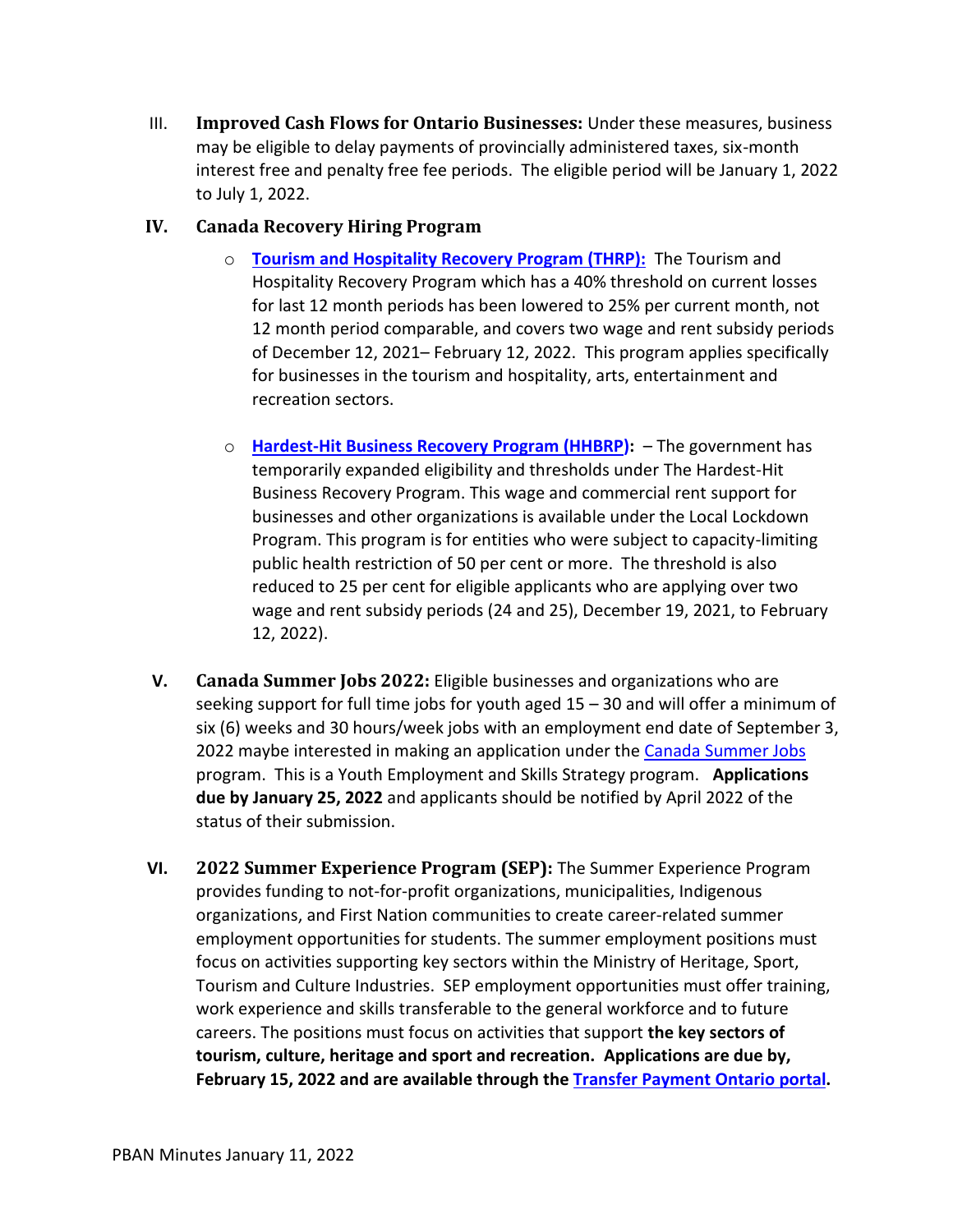- VII. **Francophone Job Creation Program:** The Francophone Job Creation program provides wage subsidy support of up to 50% for eligible hires after September 24, 2021 and before March 31, 2022. Applications are available through the local [Renfrew County Community Futures Development Corporation](https://www.facebook.com/R.C.CommunityFutures).
- VIII. **OHTO Skills Development:** The [OHTO Skills Development fund](https://comewander.ca/app/uploads/2021/09/TRIP-Skills-Development-Guidelines-2021-22-FINAL.pdf) can support tourism businesses with up to \$2,500 of financial support for projects in following categories, Digital Skillset and E-Commerce, Business Development Support, Customer Service and Recruitment & Retention. The funding must be used by March 31, 2022 and applications are accepted until funding is depleted.
	- IX. **My Main Street:** This federal program, [My Main Street,](https://mymainstreet.ca/) has reopened the [Community Activator](https://mymainstreet.ca/activator-program) fund for a second intake. Applications must be submitted by February 1, 2022.
	- X. **Staycation Tax Credit:** As part of the Ontario Government Fall Economic Statement the Staycation Tax Credit was introduced as a short term tourism support benefit. The 20% personal income tax credit can be claimed against eligible accommodation expenses in 2022.
	- XI. **Community Improvement Plan (CIP):** Petawawa now has an active CIP program. Applicants interested in learning more about this local matching funds program should review the material provided on the municipal website at [Community Improvement Plan \(CIP\) -](https://www.petawawa.ca/business/economic-development/community-improvement-plan-cip/) The Town of Petawawa. Christine reported that Fleurish was successful in their application presented to Council just before Christmas.
- XII. **Upper Ottawa Valley Chamber of Commerce:** Christine spoke of the many discounts and incentive programs that chamber members can enjoy along with the discounted participation in many networking and industry led events. The UOVCC is currently running their annual membership and all businesses are encouraged to join or renew. More information can be found on the UOVCC [website](https://www.upperottawavalleychamber.com/).

### 2. Communications Protocol for Road Projects

An email dated January 6<sup>th</sup>, was received from Taylor Hanrath, Acting Manager of Infrastructure for County of Renfrew. The email provided a brief overview of the proposed work to be undertaken as the County of Renfrew completes scheduled bridge work on the Petawawa River bridge in 2022. WSP was engaged as the Bridge Design Consultant and Parthem as the Traffic Management Contractor. Bridge work will be completed in stages with alternating traffic flow using traffic signals. Work requiring full closure of bridge access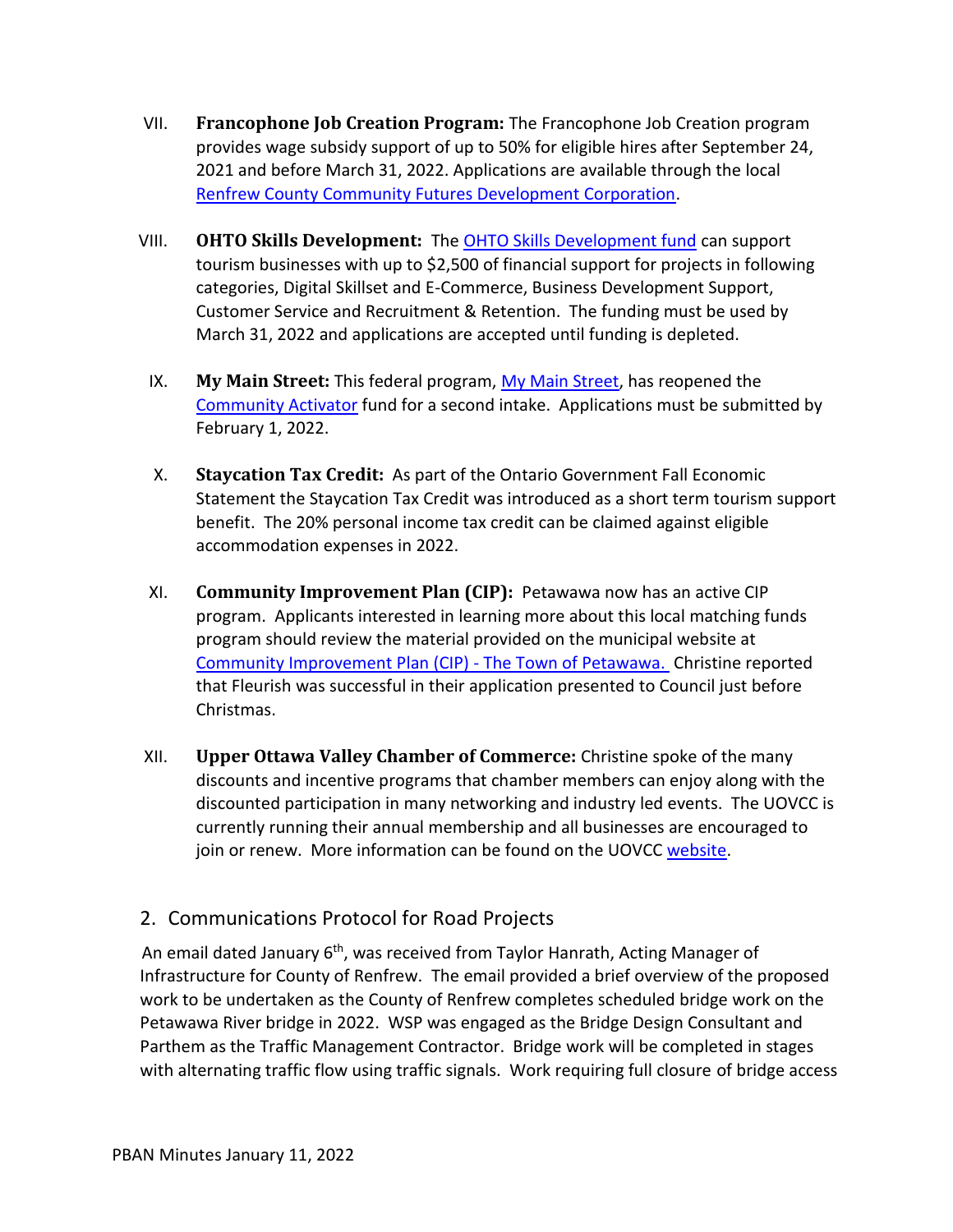will be a provision of contract that permits such work only at night or weekends. Consideration and plans for pedestrian access are still being finalized.

### 3. 2022 Renfrew County Winter Games

The 2022 Renfrew County Winter Games, via media release dated January 7, 2022, has been officially postponed.

### 4. 25<sup>th</sup> Anniversary Town Celebration Activities

The Picnic in the Park event as part of the proposed 25<sup>th</sup> Anniversary is a concept that PBAN discussed in the December meeting. Members are very supportive of leading this initiative, an event which would encourage the public to come to one of three parks to enjoy a community picnic. The community would be encouraged to bring take out from their preferred local business, or a homemade meal, and enjoy that meal in one of the three park locations. Each park would have some animation to enhance the experience, yet to be determined. As additional incentive for the public to participate, we would look at offering a complimentary branded picnic blanket to the first eligible participants at each site. We are currently proposing sourcing 300 blankets for 100 to be distributed at each site. Additional giveaways and draws for participants unique to each site can also be organized. A budget proposal will be considered at next meeting.

Moved by Theresa Sabourin

Seconded by Cindy Sell

That PBAN will spearhead the community picnic event with staff support and once we evaluate the costs associated with the event we will propose and seek sponsorship from the business community.

#### **Carried**

### 5. Main Street Development Project Priorities

With the completion of the CIP and noted elements identified in the municipal leadership section, specifically, Gateway Signage Enhancements, Improved Signage/Wayfinding/Branding, Streetscaping of Petawawa Blvd., Promotion of Public Art and Waterfront Area Enhancements, Christine asked if PBAN had any initiatives that they would like to champion and see realized in the community. A number of thoughts were discussed in the December meeting which the committee would still like to see pursued. Theresa noted that the Accessibility Advisory Committee is completing a new round of Barrier Free Accessibility Audits and based on those results there might be some work proposed to address those gaps.

### New Business

1. 2021 Year in Review

### **I. Openings/Ownership**

· Dog House Brewing Company opened at 3477 A Petawawa Blvd.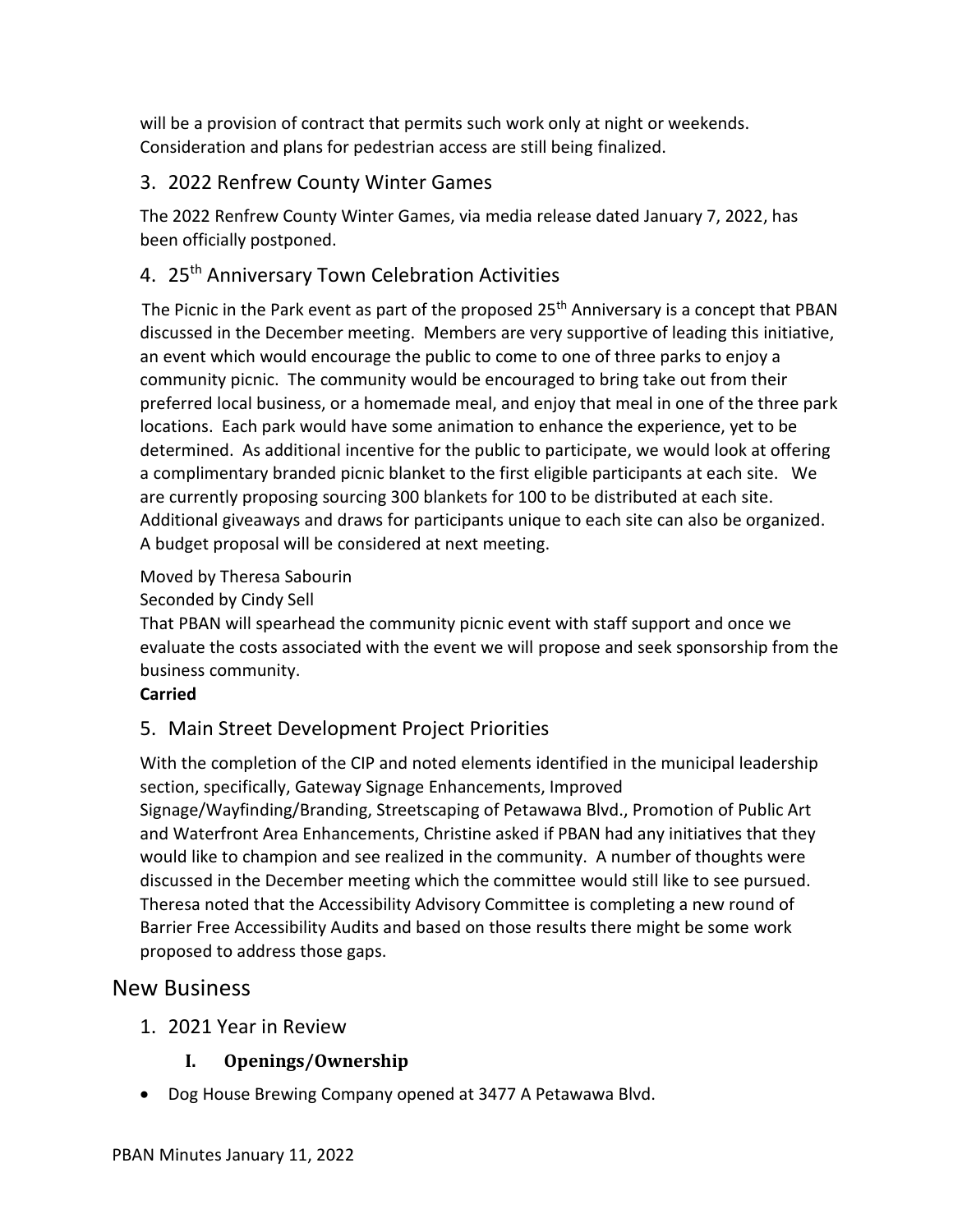- · Kushy's opened at 3025 Petawawa Blvd.
- · Capital Mortgages opened at 1027 Victoria St.
- · Milano's Pizza reopened under new owner Jenny Hodgson at 3515 Petawawa Blvd.
- · Hyska's YIG has assumed the retail space vacated by Conway Pharmacy and will be using it for their own retail purposes.
- · My Mellow Vape opened at 2 Mohns Ave.
- · Prairie and Luna Cannabis Co. opened at 3067 Petawawa Blvd.
- · Victoria Mall at 20 Wolfe Ave. is under new local ownership
- · Valley Creations opened at 1162 Victoria St.
- · End of the Leash Pet Boutique opened at 3067 Petawawa Blvd.
- · McDougall Insurance and Financial opened at 1047 Victoria St.
- · Mount Molson Dairy Bar opened at 536 Laurentian Dr.
- · The Velvet Blue Tattoo Company has opened at 1027 Victoria St.
- · Fried Chicken Club and Gokumi has opened at the former KFC Petawawa location at 3025 Petawawa Blvd.
- · Fleurish has relocated to 3191 Petawawa Blvd.
- · Re/Max has relocated into their new building at 10 Canadian Forces Drive
- The Car Wash at 3519 Petawawa Blvd. is under new ownership

#### **II. Closures/Retirements**

- · Northern Credit Union closed the Petawawa branch (May 2021)
- · Bombshell's Tattoo closed at 1027 Victoria street and relocated to a larger location in Pembroke (May 2021)
- · Tasha's Tattoo closed at 1162 Victoria St. due to military transfer.
- · KFC Petawawa closed after 20 years.
- · Glenergy has closed and Glen MacGillivray has retired.

#### **III. Other/ In progress**

- · Fire at Mary Brown's Chicken leaves business closed pending completion of full repairs.
- · Pizza Pizza was closed as a result of the fire at Mary Brown's Chicken and re-opened in October 2021
- · Site Development Plans ongoing for owner of 1 Doran
- · Site Development Plans ongoing for owner of 3482 Petawawa Blvd.
- · New retail space conversion happening at 3241Petawawa Blvd.
- · Art-E-Motive has purchased the space at 2669 Petawawa Blvd. and is in the process of making the site ready for operations
- · Sumo Sushi has indicated that they are going to complete the renovations and open at 3483 Petawawa Blvd. An approved site plan was adopted November 2019

#### **IV. Business Milestones**

- The Country Cupboard 25 year anniversary
- The Shed  $-5$  year anniversary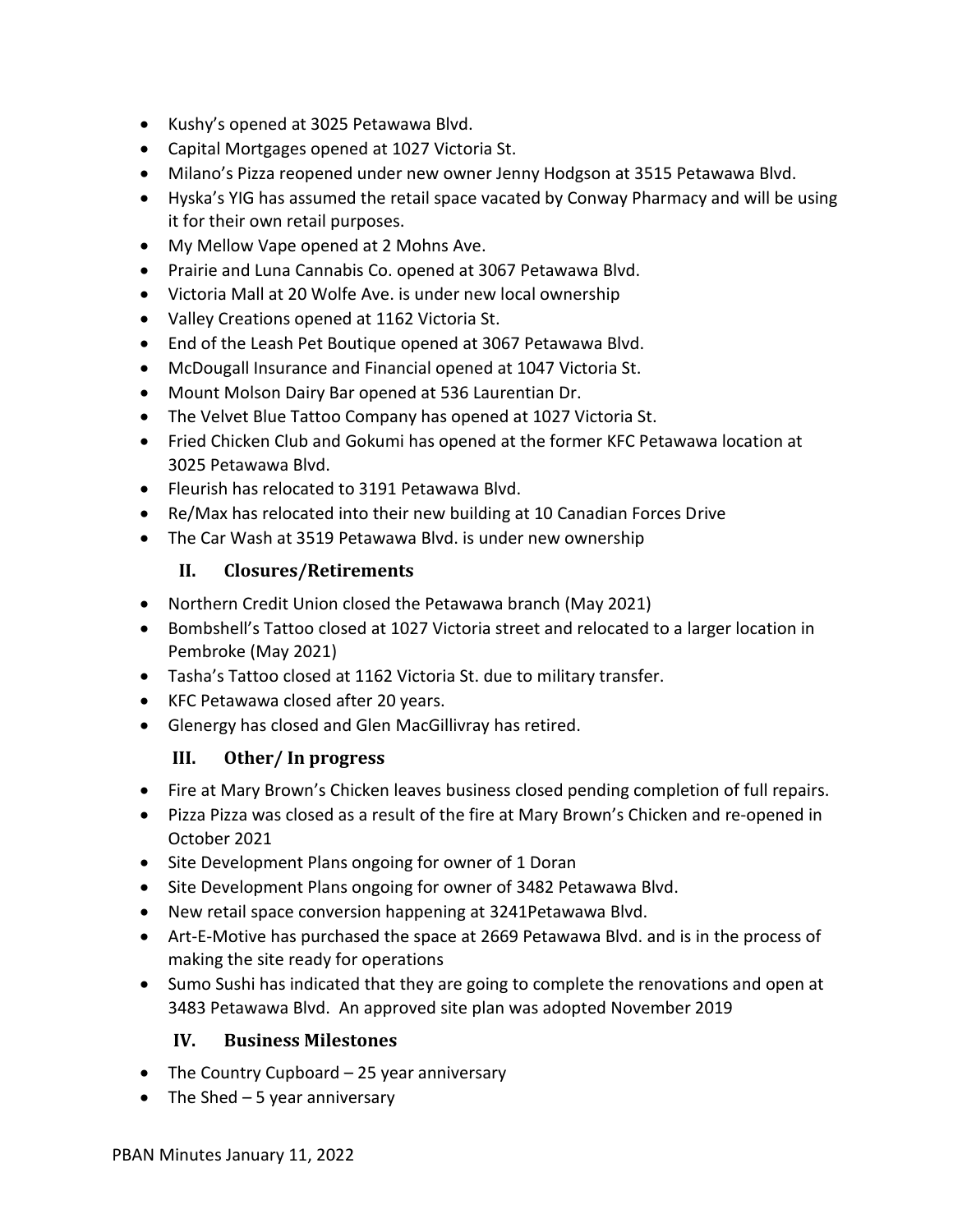• The Urban Lounge Salon and Spa – 5 year anniversary

# Correspondence

There was no correspondence.

# Information (Business Openings/Milestones/Celebrations)

- · Quality Inn and Suites has sold to new owners. Frioz Khan of Bolton ON who owns Banas Stone business has taken over this business. This is a first hotel for Khan.
- · Banville Yamaha, located at 3133 Petawawa Blvd. is in ownership transition.
- · Building permit has been issued for 3241 Petawawa Blvd. for the creation of a cannabis store.
- · Razors Edge Barber Shop at 3478 Petawawa Blvd. is under new ownership by Mandi Kennel who is a former employee of this business.
- · Hela Beauty and Medical Ltd. will be locating at 10D Canadian Forces Drive.

### Events

- · The first Sounds of Business scheduled for Looking Glass has been cancelled.
- · Cabin Fever 2022 was planned as a mix of virtual and in-person activities. Proceeding with events will be dependent on provincial restrictions in place.

# Round Table

Christina reported that the PMFRC Employment Services Petawawa office is open with limited hours with most of the program and services moved back to a virtual delivery. PMFRC is looking to collaborate with centres to deliver a boarder employment fair at the end of March. Lack of engaged labour force continues to be a challenge for employers.

Cindy reported that she was experiencing a brisk start to 2022 in the housing industry. She noted that there are currently 10 active total listings in Petawawa so inventory remains a huge challenge. The Re/Max offices are closed to the public due to this latest lockdown scenario. Cindy gave a shout out the volunteers of the Christmas Angels program for their community service.

William announced that his Tibb's Eve, planned for December 23<sup>rd</sup> had to be cancelled. He is hopeful that they can bring back this event this year. Bill thanked Richard of Dog House Brewing Co. for facilitating the cash refunds for advanced ticket sales. William inquired about the Digital Services program for additional assistance for area businesses. The program is in place until the end of February with no news on any additional funding allocation.

Theresa thanked each PBAN member for their service on the committee and their commitment to fostering positive relationships with the business community. Theresa reported that the Christmas Angels Day lunch program was very successful again this past year. Theresa noted that Council would be conducting the 2022 budget workshop on January 13<sup>th</sup> and that she